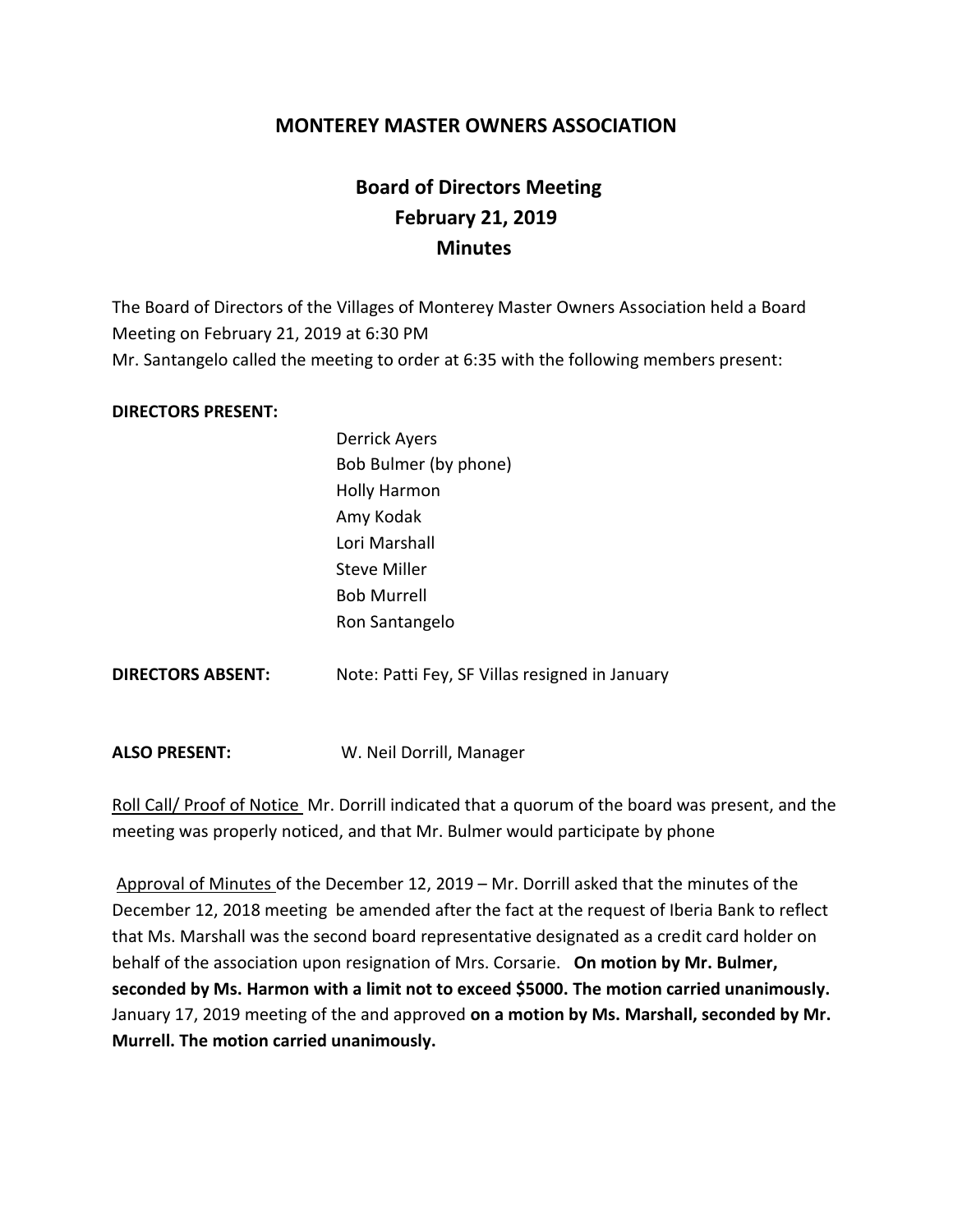#### **Report of Committees**

Report of Committees was deferred to follow the Internet Cable Presentation

#### **New Business**

#### Internet/ cable presentation

Mr. Santangelo introduced representatives of the "M" consulting Group. Mr. Mambuca provided an overview of current technologies, trends and business points to consider an analysis of a new VOM bulk community contract. Following the discussion and questions the Board authorized the preparation of an exploratory proposal **on a motion by Ms. Kodak, seconded by Mr. Miller. The motion was passed unanimously.**

#### Tennis Court

Mr. Santangelo provided an update on the completion of the key fob resident access system for both the Club and tennis courts. The proposal for panic bar installation was authorized **on a motion by Mr. Bulmer and seconded by Ms. Marshall approved unanimously.** Review of Community Area Maintenance

Mr. Santangelo reviewed the process and forms to be utilized going forward to document or prioritize common area projects/ repairs. Mr. Dorrill provided a summary of current projects as follows:

- Front masonry wall
- Depressions in lawn at Clubhouse
- FPL high voltage vault cover at Clubhouse
- Gate house vehicular damage
- Sidewalk grinding/ replacement & gutters
- Parking lot repaving

#### Community Director

Mr. Dorrill introduced to the Board and community Mr. Grant Giddens the new Clubhouse Director. Mr. Giddens provided an overview of his experience and background. Mr. Dorrill indicated that his start date will be March 25<sup>th</sup> and he will work a 28-hour week (Mon-Thurs 8:00 – 4:00). Mr. Giddens was excused at that point and Mr. Dorrill indicated his references were excellent and while he has held several positions in the past 4 years, he was the consensus choice**. Ms. Marshall made a motion seconded by Ms. Kodak to approve a part time position leased thru DMG at an initial rate of \$27/ hr. plus 35% labor/ overhead margin. There will be probationary salary review at 6 months to be confirmed by the committee and Mr. Dorrill, motion passed unanimously**.

#### Insurance

Mr. Dorrill and Mr. Giddens left the meeting at this position to address a damaged gate arm at the gatehouse. **A motion was made by Mr. Miller, seconded by Mr. Murrell to approve the**